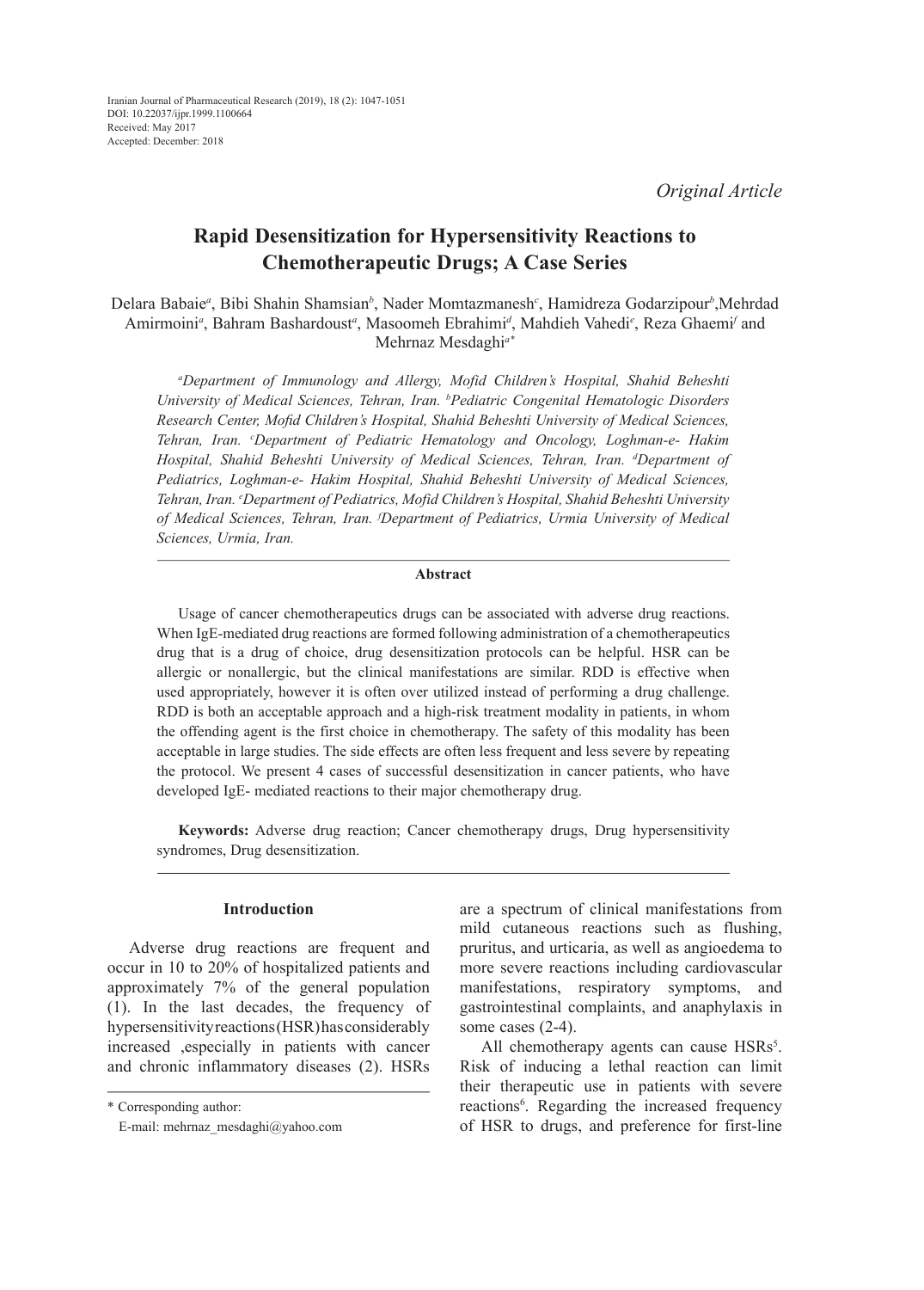| Answer as supply for provessors<br><b>Step</b> | Solution | Rate (cc/h) | Time (min)                   |
|------------------------------------------------|----------|-------------|------------------------------|
|                                                | А        | 2           | 15                           |
| $\overline{2}$                                 | А        | 5           | 15                           |
| 3                                              | А        | 10          | 15                           |
| 4                                              | А        | 20          | 15                           |
| 5                                              | B        | 5           | 15                           |
| 6                                              | B        | 10          | 15                           |
|                                                | B        | 20          | 15                           |
| 8                                              | B        | 40          | 15                           |
| 9                                              | С        | 10          | 15                           |
| 10                                             | C        | 20          | 15                           |
| 11                                             | C        | 40          | 15                           |
| 12                                             | С        | 75          | Till receiving the full dose |

Table 1. Steps for protocol.

therapies in most of chemotherapeutic protocols, new treatment modalities for allergic patients have emerged.

Rapid drug desensitization (RDD) is available to patients with IgE-mediated HSRs<sup>7</sup>. This treatment modality protects patients against anaphylaxis; however, desensitization should be done at each drug administration to provide protection against anaphylaxis since the tolerance induced by desensitization is temporary (2,7,8).

Here we report 4 patients with anaphylaxis to chemotherapeutic agents, who have been successfully desensitized by using a standardized 12-step protocol (7).

## *Case 1*

The first case was a 10-year old girl, who was receiving chemotherapy for the treatment of an Anablastic T cell lymphoma. She started LMB-96 protocol. During the course of chemotherapy, she developed urticaria, angioedema in her lips and tongue, dyspnea, cough, and dyspnea while receiving Etoposide (VP16) injection. The medication was discontinued immediately and the patient was diagnosed as anaphylaxis grade 3 (9). An immunology and allergy consult was done. The patient had no known allergy. Skin tests for Etoposide was performed according to drug provocation tests protocols (1), by a trained allergist and a trained fellow of allergy and clinical immunology, 4 weeks after the reaction. We prepared a dilution of 1mg/mL of Etoposide, then prepared three tenfold dilutions. Skin prick test (SPT) was performed with a 1:1000 dilution of Etoposide, histamine as a positive control and glycerin as a negative control. The SPT was negative. In serial intradermal tests (Id), we found a 9 mm wheal, 20 min after injection of 0.02 mL of 1:100 dilution compared to control. Considering the importance of Etoposide in this protocol, we decided to desensitize the patient. Therefore, the desensitization protocol was started according to a 12 step RDD protocol (7). The patient could tolerate all amount of Etoposide infusion during 6 hours. Of course the desensitization was repeated for the first day of Etoposide in the protocol. In this case the patient revealed urticaria, cough, and itching in the step 12, so we returned to the infusion rate administered in step 11 (40cc/h) for the remainder of the total dose (Table 1). In the following courses of her chemotherapy the same protocol was reapplied.

#### *Case 2*

The second case was an 8 year-old girl presented with right kidney tumor at the age of 5. After surgery, the diagnosis of Wilms tumor was confirmed. She underwent radiotherapy and chemotherapy. Then, the tumor was relapsed one year later with lung metastasis. The oncologist decided to start chemotherapy with radiotherapy and autologous hematopoietic stem cell transplantation. In relapse she received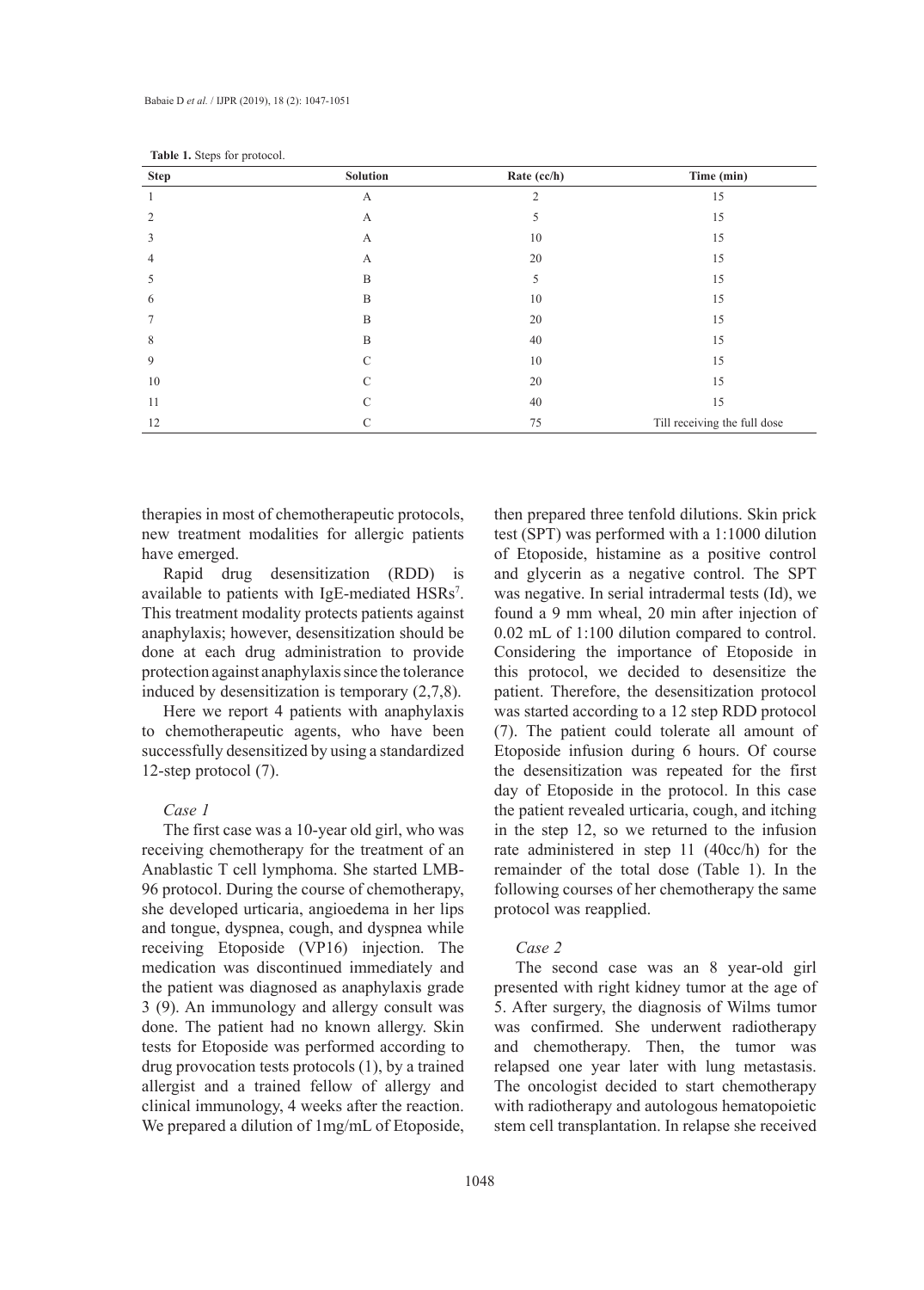|                   | <b>Solution A</b> | <b>Solution B</b> | <b>Solution C</b> |
|-------------------|-------------------|-------------------|-------------------|
| Patient 1 (VP16)  | $2 \text{ mg}^*$  | $20 \text{ mg}$   | $200 \text{ mg}$  |
| Patient 2 (VP16)  | $1.6 \text{ mg}$  | $16 \text{ mg}$   | $160$ mg          |
| Patient 3 (MTX)   | $52$ gr           | $520$ mg          | $5200$ mg         |
| Patient 4 (L-asp) | 900 u             | 9000 u            | 90000 u           |

**Table 2.** The amount of target dose for each patient.

**\*** The amount of drug in 250 cc Dextrose Water 5%.

chemotherapy including Etoposide. During Etoposide infusion, the patient experienced flushing, angioedema, and hypotension (grade 2 anaphylaxis)9 . She had no history of atopy and allergy. We evaluated the patient after 3 weeks. SPT was negative with the 1:1000 dilution of Etoposide, but in the Id tests, we found an 8 mm wheal, 20 min after injection of 0.02 mL of 1:1000 dilution compared to control. It was considered positive. Based on oncologist preference, the 12-step RDD protocol was planned for the patient. The patient needed to receive Etoposide for 5 consecutive days; therefore for the first day of Etoposide we applied the RDD protocol. In the 4 following days, she could tolerate the Etoposide without any reactions. Finally, she successfully tolerated all courses of Etoposide by RDD in the first day.

## *Case 3*

The third case was a 12 year old boy presented with generalized lymphadenopathy since the age of 10. Excisional biopsy was performed from his cervical lymph nodes and showed a lymphoprolifrative disease. After hematology consult, the results of bone marrow aspiration and biopsy were in favor of acute lymphoblastic leukemia (T- cell ALL). Chemotherapy was started; he developed flushing, cough, and vomiting (anaphylaxis reaction grade 2) after receiving methotrexate (MTX) in the induction phase. The medication was discontinued immediately, and the anaphylaxis was treated. He had a history of a mild atopic dermatitis during infancy. We evaluated the patient 21 days after the reaction. We prepared a dilution of 1mg/mL of MTX then prepared three tenfold dilutions. Skin prick test (SPT) was performed with a 1:1000 dilution, histamine as a positive control and glycerin as a negative control, which was negative. In Id tests, we found an 8 mm wheal, 20 min after injection of 0.02 mL of the 1:100 dilution compared to control. The desensitization process was performed according to the 12 step RDD protocol. Finally the patient could receive all amounts of drug by this protocol.

#### *Case 4*

The 4<sup>th</sup> case was an 11 year-old boy presented with generalized bone pain and pancytopenia. According to the results of bone marrow aspiration and biopsy, the diagnosis of ALL was established. Chemotherapy was started with VCR, daunorubicin, Prednisolone, L-asparaginase, and Intrathecal (IT) MTX and Cytarabine. He developed anaphylaxis (9) grade 1while receiving L-asparaginase in the last dose of induction. The medication was discontinued immediately and the anaphylaxis was treated. He had no known history of allergy. We prepared a dilution of 1unit/mL of L-asparaginase, then prepared three tenfold dilutions. SPT was performed with a 1:1000 dilution, histamine as a positive control and glycerin as a negative control, which was negative. In Id tests, we found a 10 mm wheal, 20 min after injection of 0.02 mLof the 1:100 dilution compared to control. An IgE-mediated drug allergy was confirmed by skin tests, and he became a candidate for L-asparaginase desensitization.We used the 12 step RDD protocol during consolidation period without any serious adverse reaction.

#### *Desensitization Procedure*

Drug desensitization should be performed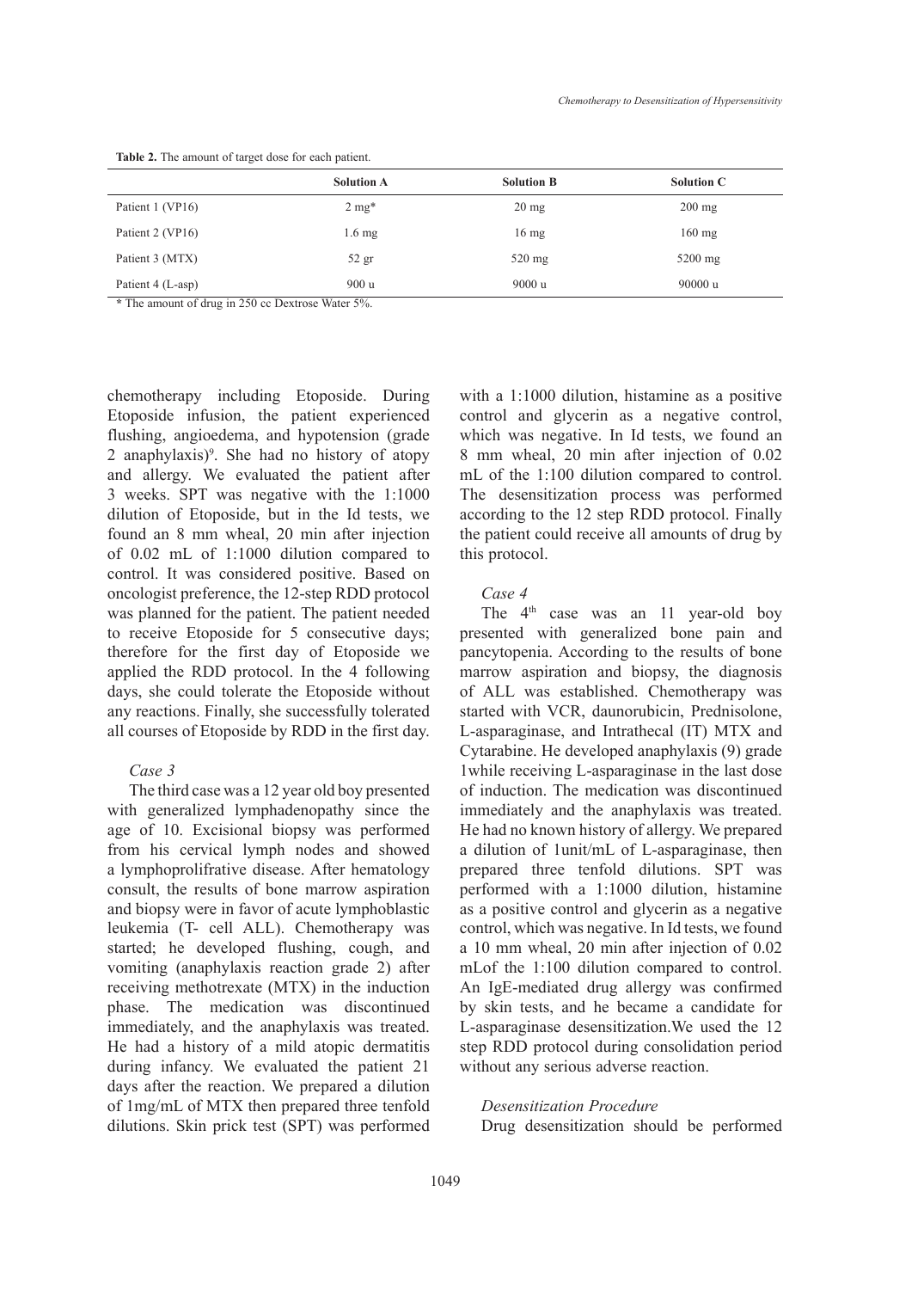with the drug that is necessary for therapy, in patient with anaphylaxis to the drug. Several desensitization protocols for HSRs to chemotherapy agents have been used (10-13). A 12-step protocol, generated by Castells  $^7$ , gradually increases the infusion rate and drug concentration to achieve the target dose over 5.8 h (Table 1).Three solutions; A, Band C, containing  $X/100$  mg,  $X/10$  mg, and X mg, respectively, were diluted in 250 mL of D5water and prepared according to the target dose for each patient (Table 2).Subsequently, the solutions were infused according to the protocol. Solution A was used for steps 1 to 4, B for steps 5 to 8, and C for steps 9 to12. The rate of the infusion was changed every 15 min. In the  $12<sup>th</sup>$  and final step, constant rate of infusion was maintained to deliver the remainder of the total dose. Mild reactions including pruritus or pruritic rashes occurred in 2 patients, and they were treated by antihistamines. On the other hand, one of the patients experienced more symptoms in step 12, who could tolerate all her medication by slower rate of infusion.

#### **Discussion**

Drug hypersensitivity reactions are adverse events resembling allergic reactions, which occur at therapeutic doses. Anticancer chemotherapeutics have the potential for acute HSR (5). Drug reactions might involve the immune system, through an IgE or non-IgE mediated mechanism<sup>1</sup>. HSR can be allergic or nonallergic, but the clinical manifestations are similar. RDD is effective when used appropriately, however it is often over utilized instead of performing a drug challenge. A skin test is used to assess the involvement of an IgE in the reaction and evaluate the treatment according to the algorithm by Castells (2,14).

RDD is both an acceptable approach and a high-risk treatment modality in whom, the offending agent is the first line chemotherapy. Desensitization induces a temporary tolerant state, which can only be maintained by continuous administration of the medication. Thus, for treatment like chemotherapy, the procedure must be repeated for every new course (7).

The safety of this modality has been reported to be acceptable in some studies (2,7,15, 16). The reactions were often mild and the majority of them occurred during step 12, when patients were receiving the drug at the maximal rate and full concentration (7), like in patient number 1. The side effects were less frequent and less severe by repeating the protocol. Moreover, the pretreatment by antihistamines and/or antileukotriene has been useful in some cases (2,17).

Although the molecular basis of desensitization remains incompletely understood, mast cell models provided evidence of profound inhibitory mechanisms of cell activation during desensitization (7).

Basic research is needed to clarify the underlying mechanism of temporary tolerance, so that further interventions can improve the safety and efficacy of this approach.

#### **References**

- Gülfem E. Çelik WJP NFA, JR. Drug allergy. In: N (1) Franklin Adkinson Jr BSB WB, William W Busse, Stephen T Holgate, Robert F Lemanske Jr, Robyn E O›Hehir, , ed. *Middleton›s Allergy Principles and Practice.* Vol 2. philadelphia: ELSEVIER (2014): 1274-95.
- (2) Guitart MC. Rapid Drug Desensitization for Hypersensitivity Reactions to Chemotherapy and Monoclonal Antibodies in the 21st Century. *J. Investig. Allergol. Clin. Immunol.* (2014) 24: 72-7.
- (3) Castells MC. Desensitization for drug allergy. *Curr. Opin. Allergy Clin. Immunol.* (2006) 6: 476-81
- (4) Solensky R. Drug hypersensitivity. *Med. Clin. North. Am.* (2006) 90: 233-260.
- Weiss RBBS. Hypersensitivity reactions to cancer (5) chemotherapeutic agents. *Ann. Intern. Med*. (1981) 94: 66–72.
- (6) Zweizig S, Roman LD and Muderspach LI. Death from anaphylaxis to cisplatin: a case report. *Gynecol. Oncol.* (1994) 53: 121-2.
- (7) Castells MC. Rapid Desensitization for Hypersensitivity Reactions to Medications. *Immunol. Allergy Clin. N Am*. (2009) 29: 585-606.
- Mezzano V, Giavina-Bianchi P, Picard M, Caiado J and (8) Castells MC. Drug desensitization in the management of hypersensitivity reactions to monoclonal antibodies and chemotherapy. *Bio. Drugs* (2014) 28: 133-44.
- (9) Cox L L-LD, Lockey RF and Passalacqua G. Speaking the same language: The World Allergy Organization Subcutaneous Immunotherapy Systemic Reaction Grading System. *J. Allergy Clin. Immunol*(2010) . 569-74 :125.